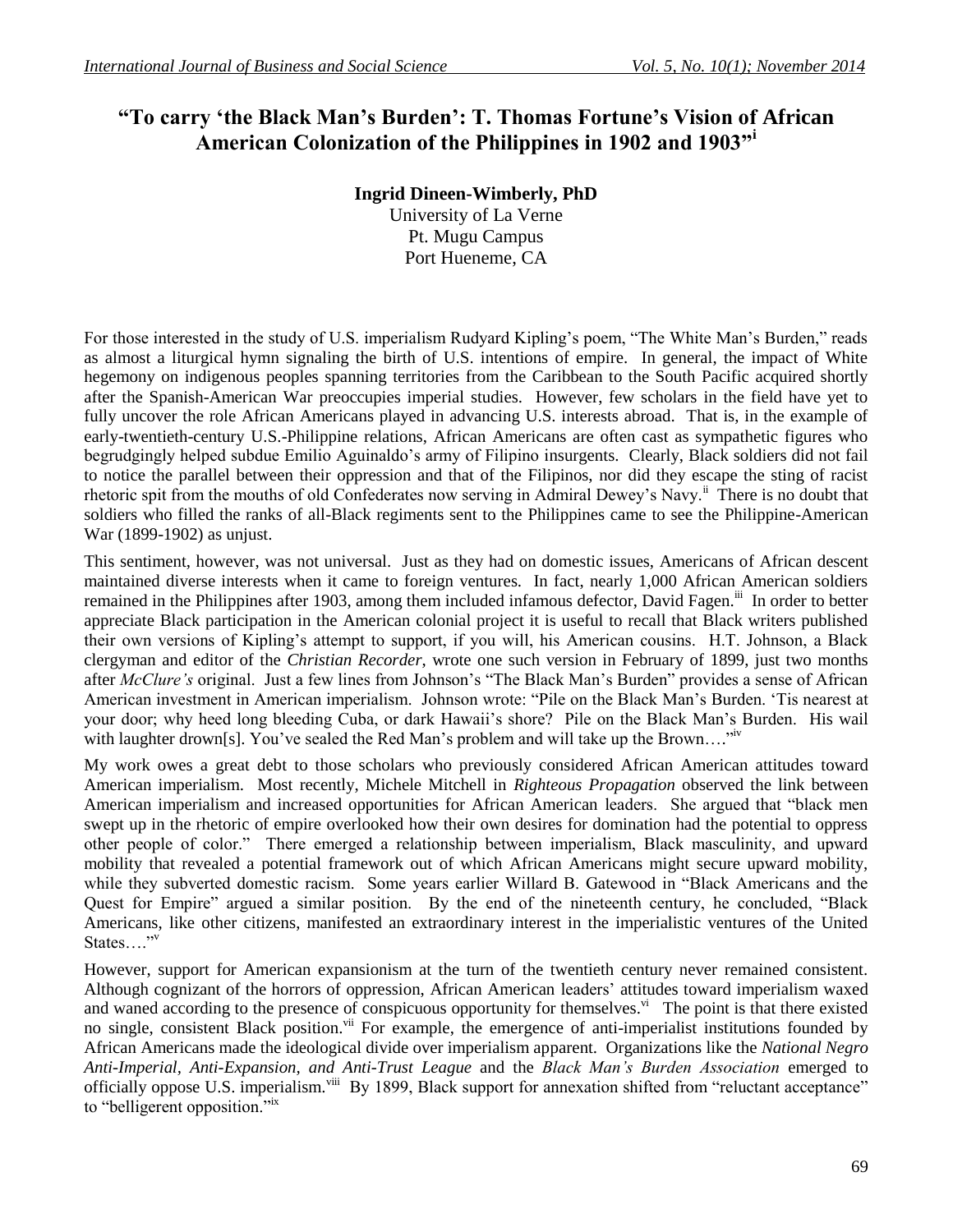Yet by the following year Black protest of American imperialism retreated in acquiescence to an emerging American colonial order.<sup>x</sup> It is quite plausible that growing concern over immigrant labor competition might have trumped anti-imperialistic commitments. In an attempt to explain the motive underlying shifting attitudes among African Americans, both Gatewood and Mitchell recognized class distinctions as the final arbiter in the opposition or support for imperialism. I find that a purely class-based interpretation obscures the tension and divergence of opinions held between mixed-race Americans of African descent and monoracially-identified African Americans. That is, the significant distinction lied not only in class position, but in perceived racial composition. Mixed-race, yet Black-identified leaders supported neither expansion nor emigration as escapees of the American racial order, but rather looked to new opportunities to rule over island inhabitants, while they positioned darker, African American laborers in a sort of intermediary tier.<sup>xi</sup> Mixed-race leaders recognized that in the late nineteenth and early-twentieth century, U.S. imperialism could remove Whites from the equation of social mobility alltogether.<sup>xii</sup>

This essay directly confronts the notion that African Americans at the turn of the 20<sup>th</sup> century consistently or necessarily sympathized with indigenous peoples. In "Black Americans" Gatewood alluded to an essentially empathetic Black-Philippine alliance.  $\frac{x\sin^2 I}{I}$  believe this conclusion to be incomplete. Indeed, some Black Americans supported Filipino independence, but they also took pride in the service Black soldiers provided in subduing Filipinos in the Spanish-American War. $\frac{x}{xy}$ 

For example, in an editorial published in the *Chicago Inter-Ocean* in 1899, Theophile T. Allain, another mixedrace, Reconstruction-era politician and Louisiana entrepreneur, offered his support concerning the use of Black troops in the Philippines. He wrote, "let us make every white mother in the land our friend by offering our services."<sup>xv</sup> Others among the ranks of mixed-race, African American leaders also believed that support for American imperialism would help showcase Black patriotism. Some believed that defeating a common enemy as national patriots, rather than as members of a racial group, could more successfully bind the country, uplift Black Americans, and bridge the gap between Black and White.

After the Spanish-American War another mixed-race leader in the African American community, Josiah T. Settle voiced similar sentiments. Settle, also a Reconstruction-era activist turned Assistant Attorney-General of Shelby County, Tennessee, gave the opening address for Admiral George Dewey's visit to Tennessee on May 7, 1900. Settle proudly proclaimed:

> Through bravery… our flag has been planted in the Orient, and the inhabitants of the Philippine archipelago awakened from a semi-civilized lethargy…. These islands will…become a market for our fleecy staples.... They will become our store-house of the east....<sup>xvi</sup>

Settle also spoke to the loyalty Black Americans exhibited. He continued:

We will treasure this hour as a bright…epoch in the history of our race…. We assure you that nowhere in this patriotic land of ours and among no element of our *composite nationality*, will you find a more loyal devotion to the flag, a broader, deeper or more genuine patriots, than among colored citizens....<sup>xvii</sup>

These are not the anecdotal sentiments of a few opportunistic members of the Black elite. While conducting research regarding mixed-race political leadership in African America from 1862 to 1916, I found that many more than previously envisaged heretofore supported imperialistic ventures.<sup>xviii</sup> In fact, they envisioned themselves as potential colonial administrators. Bolstered by the popular eugenic aesthetic of the early-twentieth century, which associated their white ancestry with civility and generative progress, they identified themselves and were recognized as African America's most natural leaders at home and abroad.<sup>xix</sup> The mixed-race dimension of Black leadership, which favored American imperialism, is an important feature of the larger racial uplift movement because it reveals yet another strategy mixed-race African Americans employed to secure economic opportunities, while they secured positions of leadership. I found that those leaders who supported imperialistic ventures were mostly from the same pool of mixed-race politicians, university professors, and writers who led as Republican politicians after Reconstruction.<sup>xx</sup>

By reviewing early-twentieth-century periodicals, the congressional record, and popular Black anthologies scholars of the American colonial project may now present a more complete understanding of Black participation.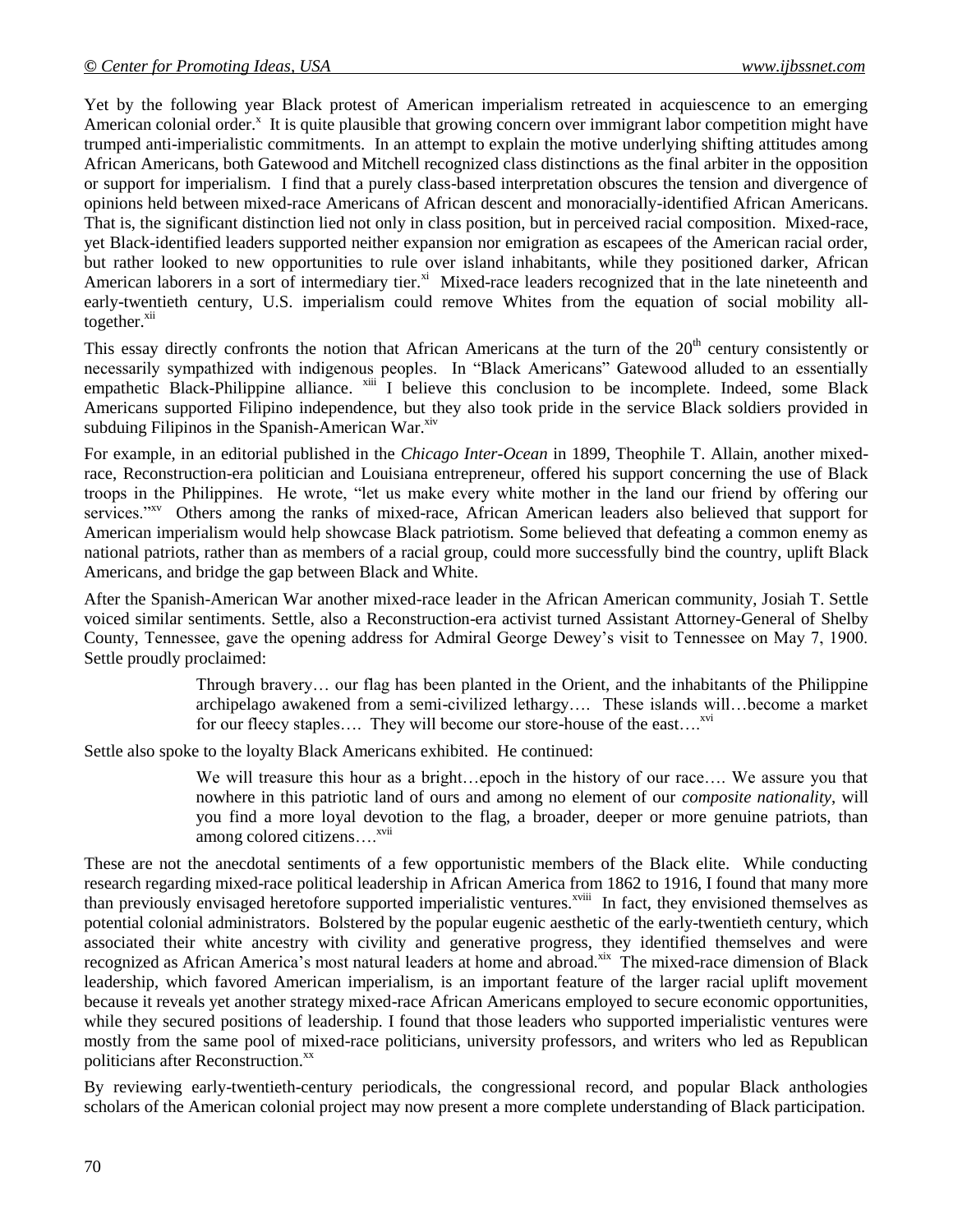In an attempt to subvert racism, or to adjust for the lack of social mobility in an increasingly hostile America, mixed-race, Black-identified leaders attempted to position themselves and their communities in newly-acquired island possessions, as members of a potential master class. They sought to accomplish this by emphasizing their American citizenship, while they perpetuated eugenically-inspired understandings of racial hierarchy.

Patriotic performance for the sake of socio-economic mobility was not limited to the Philippines. For a time, it looked as if Black America would help colonize the indigenous populations of the Philippines, Cuba, Liberia, and many other nations within the greater continent of Africa. Richard T. Greener, mixed-race leader of African and Puerto Rican descent, Reconstruction-era politician and U.S. Agent to Vladivostok, Russia, on the subject of African colonization explained, "To civilize Africa [was] to exalt the Negro race."<sup>xxi</sup> Despite having taken the anti-imperialistic view "that the Philippines should be given the opportunity to govern themselves," by 1901 Booker T. Washington completely reversed course:

> I think with the experience we… gained in the Philippines, we could administer and self-develop Liberia…with the aid of trained African mestizos from Puerto Rico… some Filipinos and…some fine full-blooded South Africans....However, we would have to assume [a] protectorate....<sup>xxii</sup>

For the Philippine case specifically T. Thomas Fortune's ambition serves as a clear example of the imperialistic impulse prominent among mixed-race leaders in African America. Fortune served as Special Agent to the Philippines and envoy to Hawaii from 1902 to 1903. Fortune, the mixed-race, Black-identified editor of the *New York Age*, and founder of the *Afro-American Business League* enjoyed considerable prominence in the African American community. He not only supported the American colonial project but advocated African American emigration to territories from the Caribbean to the South Pacific. Fortune endorsed a scenario whereby Black emigrants would serve as middle-men between the U.S. government and Filipinos, while mixed-race leaders administered over both indigenous Filipinos and Black American emigrants. According to Fortune, African Americans in the Philippines would receive a "respite from their oppression" in the U.S., while they assisted "the natives in developing the resources of their county.<sup>"xxiii</sup> Fortune contended that "if the American flag remained in the Philippines, 'the Afro-American will have to be drafted to hold it up in civil and military establishments. [I]n…labor, [according to Fortune, African Americans were] necessary to develop resources of the country and put it on a paying basis.''<sup>xxxiv</sup> The *New York Times* in 1903 echoed Fortune's convictions. The paper reported, "Negro labor with American capital… [would] make a success of our occupation of the islands." Fortune found himself in the position, on the one hand, of solving the so-called "Negro Problem" in the U.S. while, on the other hand, of having to assess the feasibility of colonizing the Philippines.<sup>xxv</sup> This proposition is dramatically different from the usual anti-imperialistic portrayals of empathetic Black soldiers who identified with "their darker brothers."<sup>xxxvi</sup>

While on a trip to assess the conditions of Luzon, Fortune published his observations in a popular periodical of the day, the *Voice of the Negro.* In a detailed expose he explained how Black migration to the Philippines would both help Black Americans, specifically, and capital interests, in general. He wrote, "The land is rich, producing the finest tobacco in the world. [O]ther valuable crops can be produced; but the natives have no knowledge of farming, and do not seem to care to work.... [T]here is industrial prostration everywhere...." Here Fortune reverberates the all-too-familiar characterization of indigenous, colonized people as lazy. Fortune continued:

> The Negro and Filipino get along splendidly together, and I am convinced that if, under proper arrangement, 5,000,000 Negroes could be located in the island, taken out of the Southern States, where they are wronged and robbed, and where the [W]hite man claims that they are in the way. [I]t would be good for them, good for the Filipinos, who badly need rejuvenation of blood, and good for the United States....<sup>"XXVii</sup>

More important than Philippine cultivation of land or "blood" to Fortune was what Philippine colonization could mean to African Americans, mixed or otherwise. Fortune was convinced that "the Philippines [need]…a competent labor population, and naturally the Negro should be placed in position to supply it, *as the Republic owes him a...chance* to enjoy life, liberty and the pursuit of happiness...."<sup>xxviii</sup>

Presidents McKinley and Roosevelt considered sending Black Americans en masse to its "new island possessions." However, for Congress, the utility of Black labor in the Philippines was still undecided. Some members considered alternatives.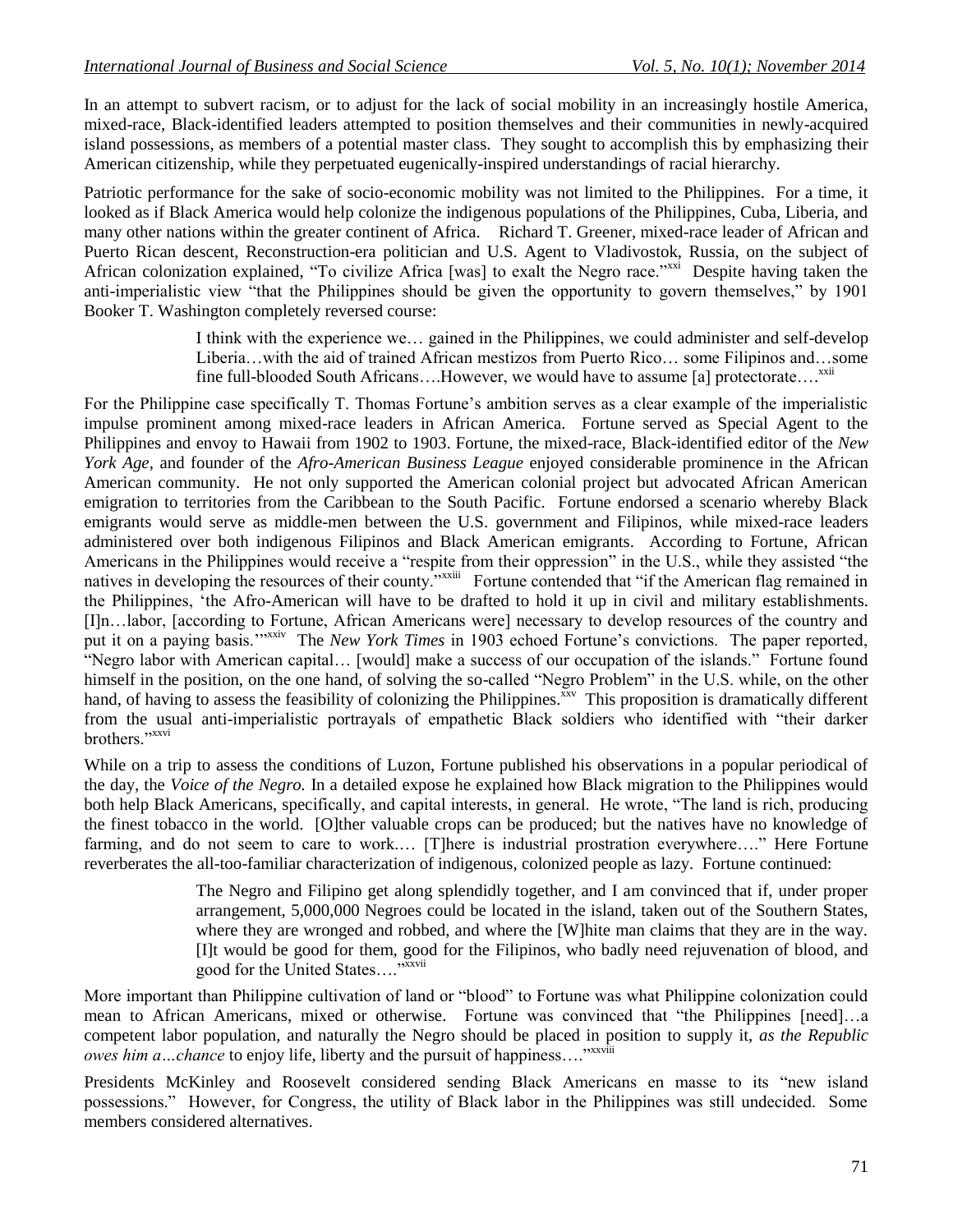For example, Kansas Senator, Joseph R. Burton, who expressed concern over the use of Black labor overseas proposed the "bonded importation of Chinese [laborers]…[since in his view] the [N]egro had too long a taste of independence, and [was] not as docile and abject as the coolie." He argued that because Blacks were U.S. citizens they were likely to be less manageable than "the Chinese [who did] not possess the boon of citizenship, and [were] not likely to have it conferred on them."<sup>xxix</sup>

In contrast, Fortune expressed his reluctance to employ Chinese laborers in Philippines primarily because in his estimation, "American sentiment is against it and the Filipino people will have none of it." Concerned with extending African American interests, Fortune contended that the "American Negro [just needed] a chance… if he want[ed] to go there."<sup>xxxx</sup>

The debate over the merits of one ethnicity or race over another for the purpose of labor continued. As a selfappointed spokesperson for African American interests, Fortune's tenure as Special Agent to the Philippines exemplified how mixed-race leaders, in particular, saw imperialism from the vantage point of self-interest. In his capacity as a federally-appointee he completed an ethnographic study to assess the feasibility of maintaining an African American-led, Filipino colony. His description of an African American medical doctor, already living in the Philippines, offers insight into the role race or color consciousness played in the decision to colonize the Philippines. He wrote, "Like all the Negroes we had so far met in our journey, he was coal black, and seemed to be perfectly at home. He was happy and making money and never expected to return to the United States." Fortune's observation of the doctor's darker complexion reveals the distinction he made between himself and darker-skinned African Americans. More importantly, his observations of skin tone variation pointed to the potential, the increased opportunity a man with 'coal black' skin might have in the Philippines when compared to the United States. Fortune also believed that Filipinos favored Blacks over Whites and that Filipinos would "never learn to love him [the White man]...."<sup>xxxi</sup>

By the end of 1903, the Roosevelt administration all but abandoned the idea of Black emigration, and supplanted Fortune's proposal with the employ of *pensionados*, indigenous Filipinos who were educated in the U.S. and returned home to essentially carry the colonial project, otherwise known as U.S. education, culture and mores, back to the Philippines.<sup>xxxii</sup> Nonetheless, there did continue a flow of Black educators who lived and taught English in the Philippines. The most prominent among them was Carter G. Woodson, the well-known father of Black history. Woodson taught English and Health in the provinces of *Nueva Ecija* and *Pangasinan* from 1903 to 1906.<sup>xxxiii</sup> From 1906 through 1907 the potential of Black emigration to the Philippines resurfaced temporarily, as a rebellion in *Mindanao* necessitated the movement of U.S. troops back to the Philippines. Among those troops was former Reconstruction-era Congressman John R. Lynch of Mississippi. At the time, Army Major Lynch was serving a two-year tour from 1906 to 1908. While he supported the American colonization of the Philippines, Lynch was against Black emigration because of his desire for Black Americans to achieve full citizen rights within the United States.<sup>xxxiv</sup>

Clearly, support for black emigration waned. Perhaps, news of Fortune's debauchery and bar-room brawls in the Philippines reported by *The New York Times* was for the Roosevelt administration cause for pause. No matter the reason, Roosevelt clearly lost confidence in Fortune's long-term leadership potential as evidenced by the shift toward *pensionado* "leadership."xxxv It is also likely that other factions within African-American leadership circles, concerned with black land ownership in the US, or those who demanded the manifestation of full civil rights guaranteed by their American citizenship, simply tipped the balance in favor of African Americans remaining in the US. Each of these factors influenced the shift of colonial leadership. Ultimately, however, geopolitical considerations may have sealed the fate of an actualized African-American led Philippine colony. Specifically, Japan's ever-growing imperialistic reach in mainland China, Korea and S.E. Asia most likely lessened US willingness to place African Americans at the helm of the American colonial project. One might consider that the American colonial project was not some mere experiment. The American colonial project became a defining policy objective whereby the country would bank its economic position in the world. Standing before Congress in 1900, Senator Albert J. Beveridge's economic rationale for Filipino annexation represented an early indication of just how important to America the colonization of Asia by way of the Philippines remained. He explained: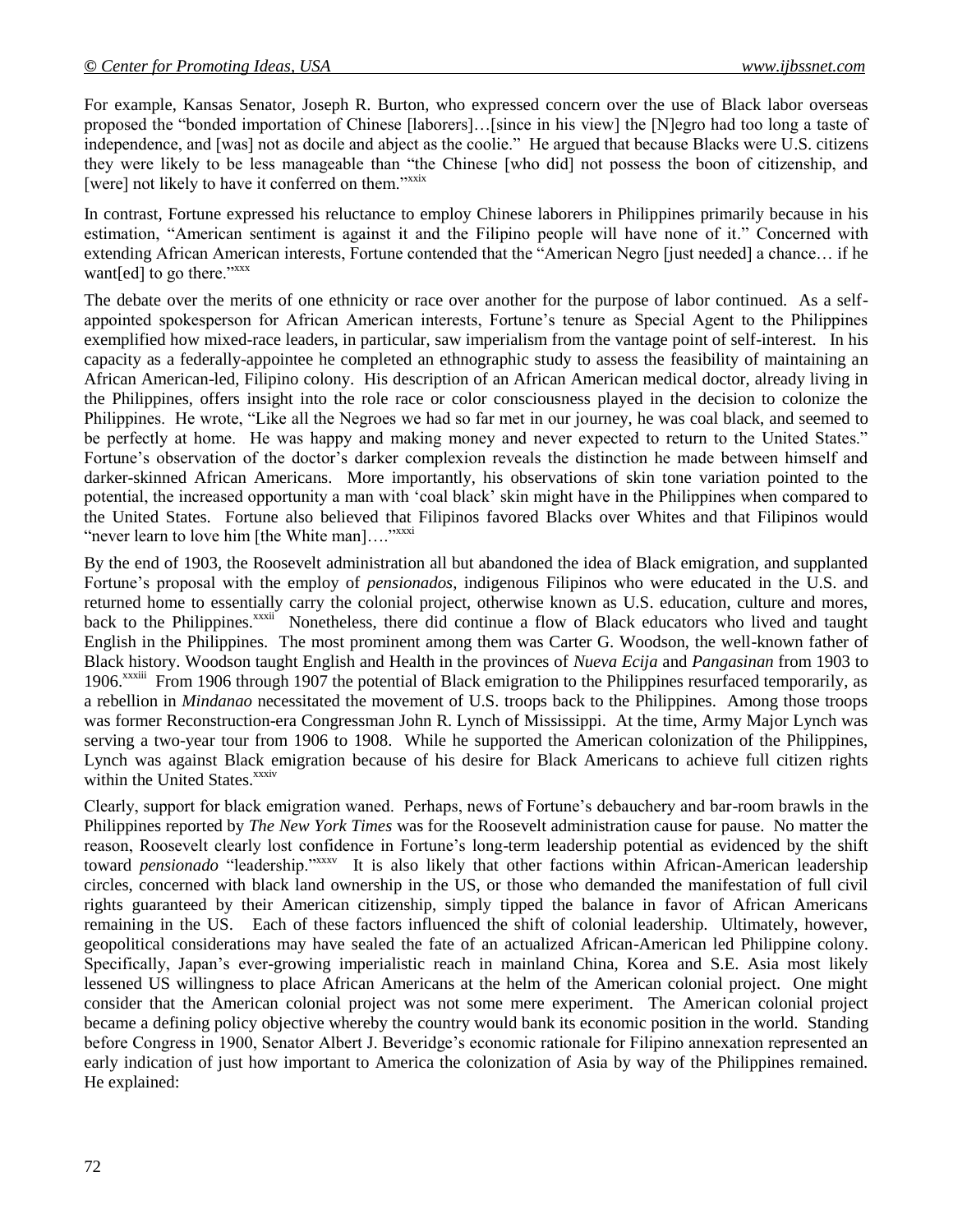Our largest trade henceforth must be with Asia. The Pacific is our ocean. More and more Europe will manufacture most of its needs; secure from its colonies the most it con-sumes. Where shall we turn for consumers of our surplus? Geography answers the question. China is our natural customer. She is nearer to us than to England, Germany, or Russia, the commercial powers of the present and the future. They have moved nearer to China by securing permanent bases on her borders. The Philippines give us a base at the door of all the East.<sup>xxxvi</sup>

His speech to congress did more than emphasize the economic importance of Philippine annexation. It spelled out the cementing of a racial order that placed, in his words, "English speaking and Teutonic peoples,'" in the position "to become the master organizers of the world."<sup>xxxvii</sup> Standing atop a eugenic platform, he explained:

> Senators [we] must remember that we are not dealing with Americans or Europeans. We are dealing with Orientals. We are dealing with Orientals who are Malays. We are dealing with Malays instructed in Spanish methods. They mistake kindness for weakness…. It could not be otherwise unless you could erase hundreds of years of savagery, other hundreds of years of Orientalism, and still other hundreds of years of Spanish character and custom.<sup>xxxviii</sup>

Beveridge also expressed serious concern with colonial administration: "They [the Filipinos] are not capable of self-government. How could they be? They are not of a self-governing race. They are Orientals, Malays, instructed by Spaniards in the latter's worst estate." As if to foreshadow Fortune's public failure to demonstrate a consistent ability to organize and manage the colonial project, Beveridge warned:

> The men we send to administer civilized government in the Philippines must be themselves the highest examples of our civilization. I use the word 'examples,' for examples they must be in that word's most absolute sense. They must be men of the world and of affairs, students of their fellowmen, not theorists nor dreamers. They must be brave men, physically as well as morally. They must be as incorruptible as honor, as stainless as purity, men whom no force can frighten, no influence coerce, no money buy. Such men come high, even here in America. But they must be had.<sup>xxxix</sup>

Given the authority eugenics held in early twentieth-century American legal and social policy, the goal of solidifying a permanent racial order may have been considered too important of a job to be relegated to African Americans, mixed or not. Beveridge pleaded:

> Mr. President, this question is deeper than any question of party politics; deeper than any question of the isolated policy of our country…; deeper even than any question of constitutional power. It is elemental. *It is racial*.<sup>xl</sup>

 $\overline{a}$ 

<sup>&</sup>lt;sup>i</sup> As a member of the panel, "Gender and the Transpacific World," I originally delivered this paper at the Pacific Coast Branch – American Historical Association Conference in August 2012.

ii Herbert Shapiro, *White Violence and Black Response: From Reconstruction to Montgomery* (Amherst: University of Massachusetts Press, 1988), 88; William E. Alt and Betty Sowers Alt, *Black Soldiers, White Wars: Black Warriors from Antiquity to the Present (Westport,* Conn.: Greenwood Publishing Group, 2002), 64.

iii For an interpretation of African American defectors like David Fagen see David J. Silbey, *A War of Frontier and Empire: The Philippine-American War, 1899-1902* (New York: Macmillan, 2008), 128-131.

iv H.T. Johnson, "The Black Man's Burden," *Voice of Missions*, VII (Atlanta: April 1899), 1. Reprinted in Willard B. Gatewood, Jr., "Black Americans," 183–184. For a thorough discussion of the morass of published responses to Kipling see Patrick Brantlinger, "Kipling's 'The White Man's Burden and its Afterlives," in *English Literature in Transition, 1880-1920*, 50:2 (2007): 172 and 191.

<sup>v</sup> Willard B. Gatewood, "Black Americans and the Quest for Empire, 1898-1903," *The Journal of Southern History* 38:4 (Nov. 1972): 545- 566; Colored American (Washington) 19 March 1898.

vi Michele Mitchell, *Righteous Propagation: African Americans and the Politics of Racial Destiny after Reconstruction* (Chapel Hill: University of North Carolina Press, 2004), 15; 56; Willard B. Gatewood, "Black Americans and the Quest for Empire, 1898-1903," *The Journal of Southern History* 38:4 (Nov. 1972): 545-566; Colored American (Washington) 19 March 1898.

vii Mitchell, 56; Gatewood, 557-559.

<sup>&</sup>lt;sup>viii</sup> For a particular careful consideration of anti-imperialistic attitudes among the Black leadership see Gatewood, "A Negro Editor on Imperialism: John Mitchell, 1898-1901," *Journalism Quarterly* 69 (Spring 1972): 43-50.

<sup>&</sup>lt;sup>ix</sup> Gatewood, "Black Americans," 557. <sup>x</sup> Gatewood, "Black Americans," 583.

xi See, for example, Carl Degler, Neither *Black nor White: Slavery and Race Relations in Brazil and the United States* (Madison: University of Wisconsin Press, 1986) or Naomi Zack, *Race and Mixed-Race* (Philadelphia: temple University Press, 1993).